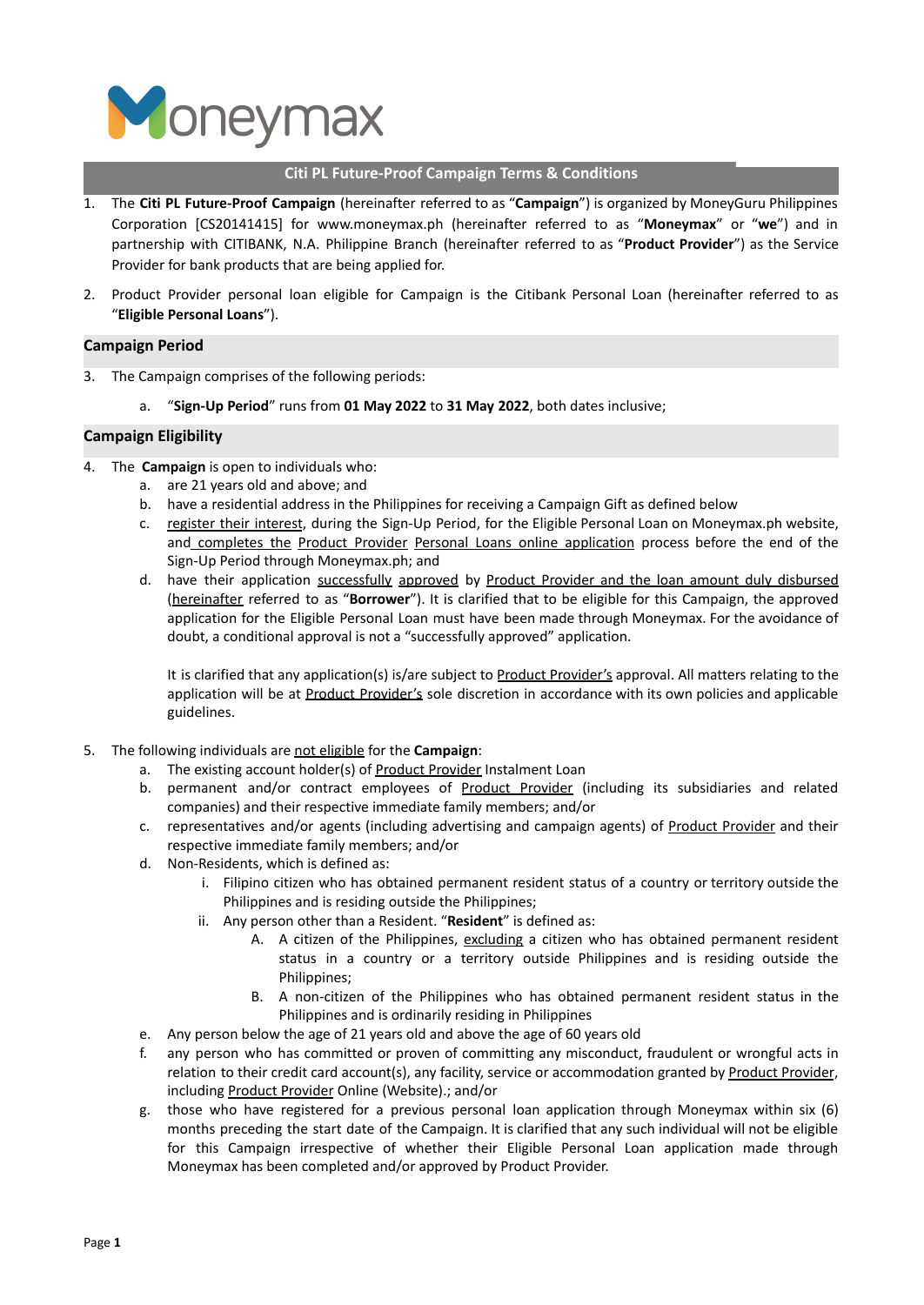

- 6. It is further clarified that those who make a direct or online application for any of Eligible Personal Loan at any of Product Provider's branches or website or through a direct sales representative or other third-party sales agent may not be eligible to receive a Campaign Gift (defined below) under this Campaign.
- 7. Moneymax reserves the right to reject information submitted on the Moneymax website and/or social media if we deem it not legible, in non-English alphabets, to use foul language, or proven it as spam or of a fraudulent nature.

## **Campaign Mechanics**

- 8. Borrowers who fulfil the Campaign Eligibility requirements set out in clauses 4 and 5, and their subclauses above, will be considered a "**Successful Borrower**" of the **Campaign**.
- 9. Each Successful Borrower will be entitled to and shall only receive one (1) Campaign Gift, regardless of the number of approved and activated Eligible Personal Loans issued by Product Provider. "**Campaign Gift**" is a gift choice between Physical Gift or Digital Gift, depending on the Disbursed Loan Amount, as below:

| <b>Disbursed Loan Amount</b> | <b>Physical Gift</b>                                         | <b>Digital Gift</b>  |
|------------------------------|--------------------------------------------------------------|----------------------|
| Below <b>₱</b> 250,000       | JBL Flip 5 worth PHP6,999.00<br>(recommended retail price)   | <b>₱</b> 5,000 GCash |
| $P$ 250,000 and above        | Marshall Acton II PHP17,490.00<br>(recommended retail price) | <b>尹10,000 GCash</b> |

- 10. Borrowers with a residential address in the Philippines may choose either one (1) of the available Campaign Gifts upon submission of application for the Eligible Personal Loan. Successful Borrowers will be issued their chosen Campaign Gift (subject always to availability of third-party distribution and supply channels, stock availability and/or merchant delivery schedules, over which we have no control).
- 11. In the event the Disbursed Loan Amount is different to the loan amount applied for by a Borrower, the Borrower will then be issued the corresponding Campaign Gift in accordance with their Disbursed Loan Amount. For example, if the Borrower applies for a ₱250,000 loan and chooses the Physical Gift option (i.e. Marshall Acton II worth PHP17,490.00), however loan amount disbursed by the Product Provider is below ₱250,000 the Borrower will then be entitled to the corresponding Physical Gift as specified in the table at Clause 9 above for Disbursed Loan Amounts below ₱250,000 (i.e. JBL Flip 5 worth PHP6,999.00), subject always to availability of third-party distribution and supply channels, stock availability and/or merchant delivery schedules, over which we have no control.
- 12. This promotional campaign is not valid in conjunction with any other promotions and/or campaigns. Successful Borrower who receive the Campaign Gift, shall not be eligible to participate in other sign-up loan campaigns, promotions or offers by Product Provider or its third-party sales agents.

### **Campaign Gift Redemption**

- 13. Moneymax will contact all Successful Borrowers via a confirmation email within one (1) to two (2) weeks of receiving their post disbursal status from the Product Provider (hereinafter referred to as "**Confirmation Email**") and the Campaign Gift will subsequently be delivered to the address supplied by Successful Borrower to Moneymax.
- 14. The Campaign Gift cannot be transferred to other parties, are not refundable and are strictly not exchangeable for cash, credit, or other goods.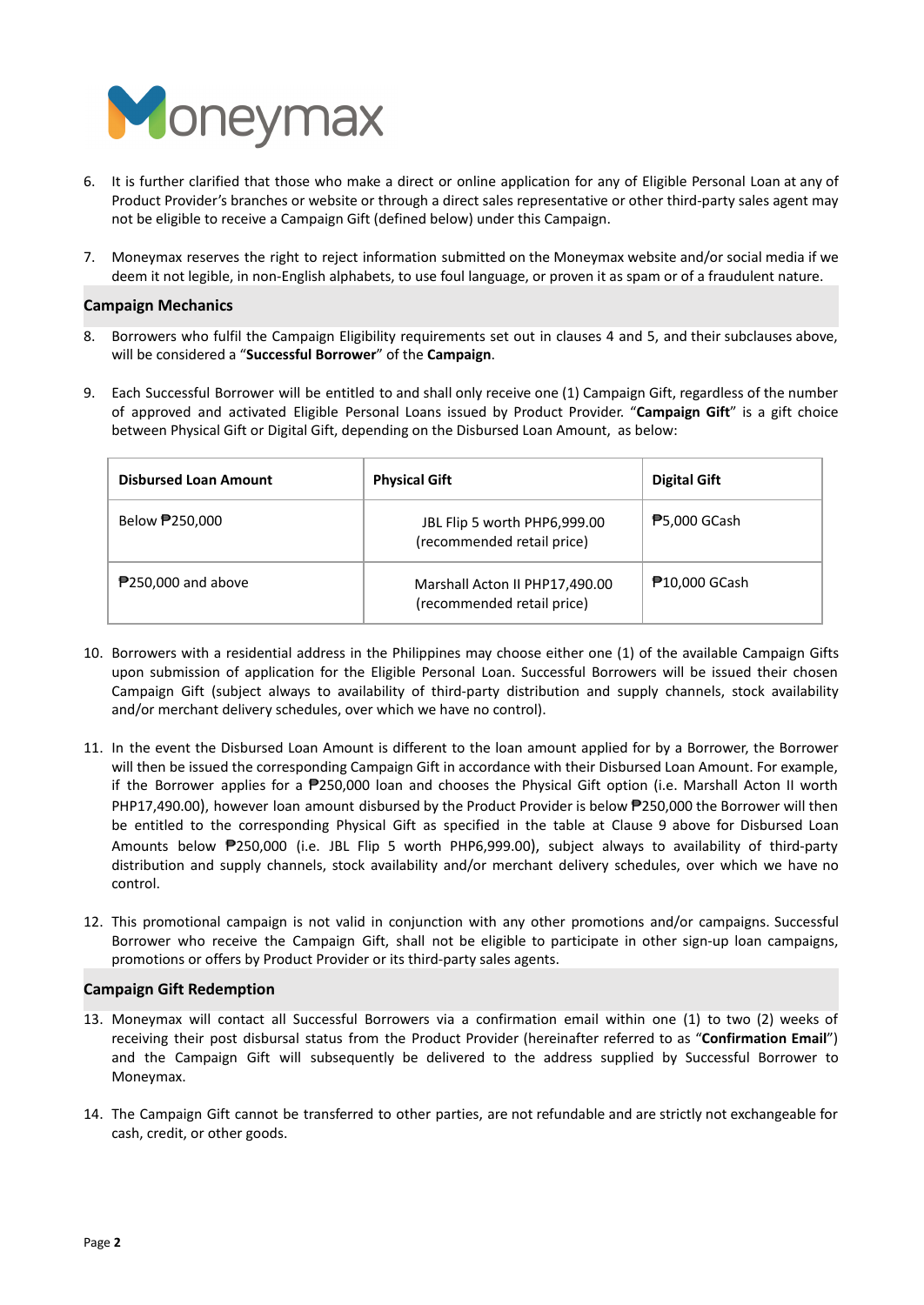

- 15. Delivery or fulfilment of Campaign Gift is estimated to be eight (8) to ten (10) weeks from date of Confirmation Email (subject always to availability of third-party distribution and supply channels, stock availability and/or merchant delivery schedules, over which we have no control). A maximum of three (3) free delivery attempts will be made to deliver the Campaign Gift to the address provided to Moneymax by the Successful Borrower. In the event the Successful Borrower is unable to receive their Campaign Gift within the stipulated delivery attempts, the Successful Borrower may contact Moneymax to arrange delivery of the Campaign Gift and will be required to pay the applicable delivery costs for the same.
- 16. The Campaign Gift choice of size, technical specifications and/or colour is at the discretion of Moneymax, based on available stock from the merchant/s.
- 17. The Campaign Gift does not include any accessories or items (unless stated) that may be shown on any marketing materials, as they are for illustration purposes only. The recommended retail value of the gifts provided above is the item's retail value at the time of permit application. is subject to change by the issuing merchant, over which we have no control.
- 18. The use of the Campaign Gift is subject to terms and conditions of the issuing merchant/s.
- 19. All servicing or warranty claims should be directed to the merchant, manufacturer or distributor of the Campaign Gift. Please refer to the warranty card / box / notification attached with the Campaign Gift.
- 20. Moneymax and Product Provider are not in any way endorsing, sanctioning, approving or supporting the brand/s or merchandise of the Campaign Gift. Any query and/or dispute on the usage of the Campaign Gift, must be directed to, and resolved directly with the issuing merchant/s.
- 21. Campaign Gift brand/s or merchandise are not a participant in or sponsor of this **Campaign**. The brand/s logo and/or trademarks remains the intellectual property of the brand.
- 22. By accepting the Campaign Gift, the Successful Borrower agrees to give Moneymax the discretion to publish their name and masked phone number in a list on all Moneymax's website, social media accounts and communication platforms.

# **General Campaign Terms and Conditions**

- 23. The use of the Moneymax website and services constitutes the acceptance of the general Terms and [Conditions](https://www.moneymax.ph/terms-and-conditions) and [Privacy](https://www.moneymax.ph/privacy-policy) Policy.
	- a. For the avoidance of doubt, during the course of using Moneymax services, individuals that have registered their interest and/or have applied for a Product Provider product listed on Moneymax, are deemed to have given explicit consent to the collection, use and sharing of their personal data between Moneymax and Product Provider , for the purposes of the administration of this Campaign, including application status, card activation status, and other qualifying criteria.
- 24. Moneymax reserves the right to (at its own discretion) disqualify any participant and/or withhold or confiscate in full or part any Campaign Gift if:
	- a. the participant is found to be, or reasonably proven of participating in any form of fraudulent practices (including but not limited to false identities, doctoring images, wilful spamming or manipulation of any Moneymax's processes, or website); and/or
	- b. the redemption request is found to have been made via other channels, made outside of the Redemption Period, or are fraudulent, against the spirit of the Campaign, or non-compliant with the Campaign Terms and Conditions
- 25. In the event of disputes, Moneymax's decision shall be final, in concurrence with the Department of Trade and Industry (DTI).